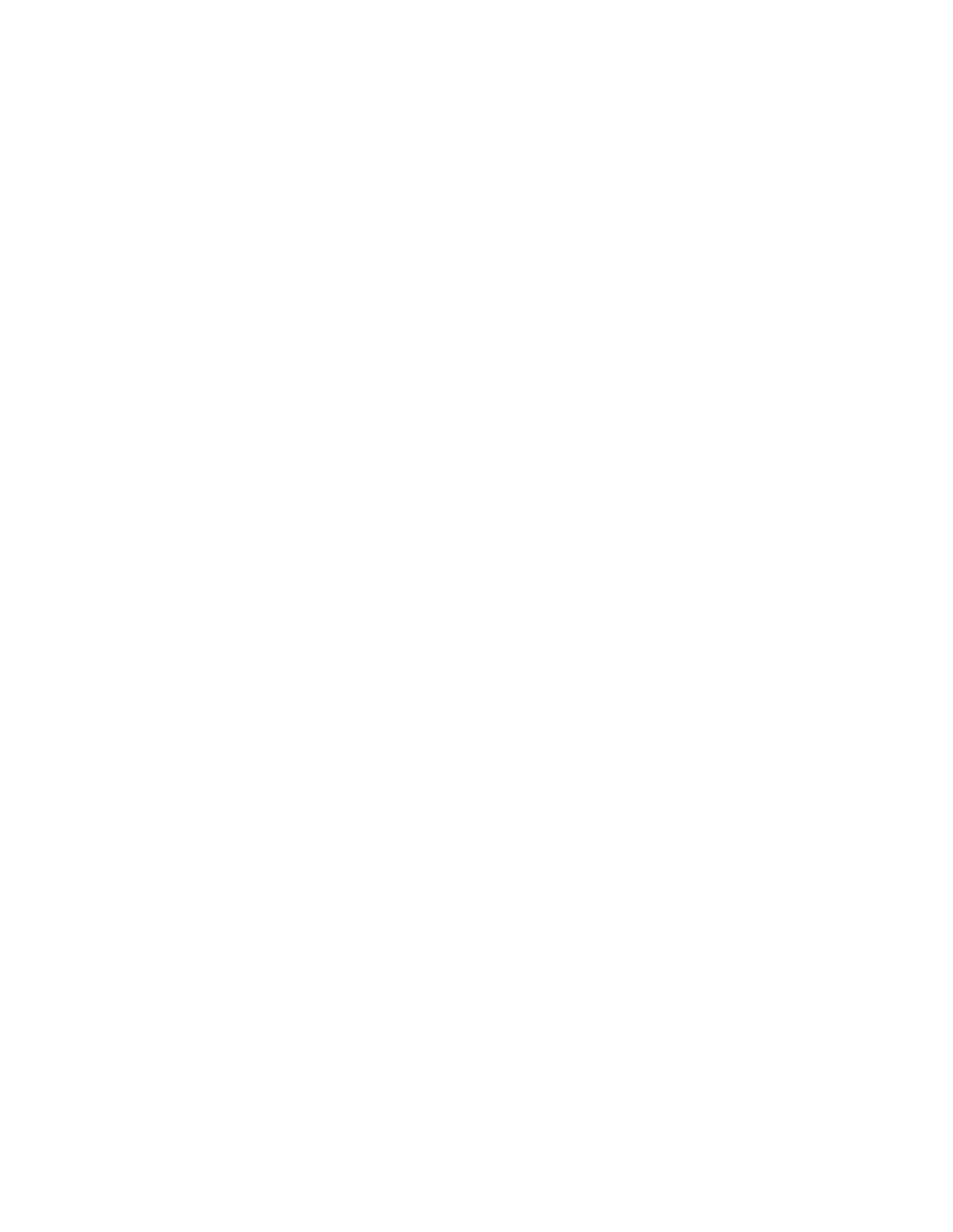# Purpose Improving Your Workplace Violence Prevention Program

To analyze your facility's workplace violence prevention program and determine the steps you should take to improve it.

**This activity has one task.**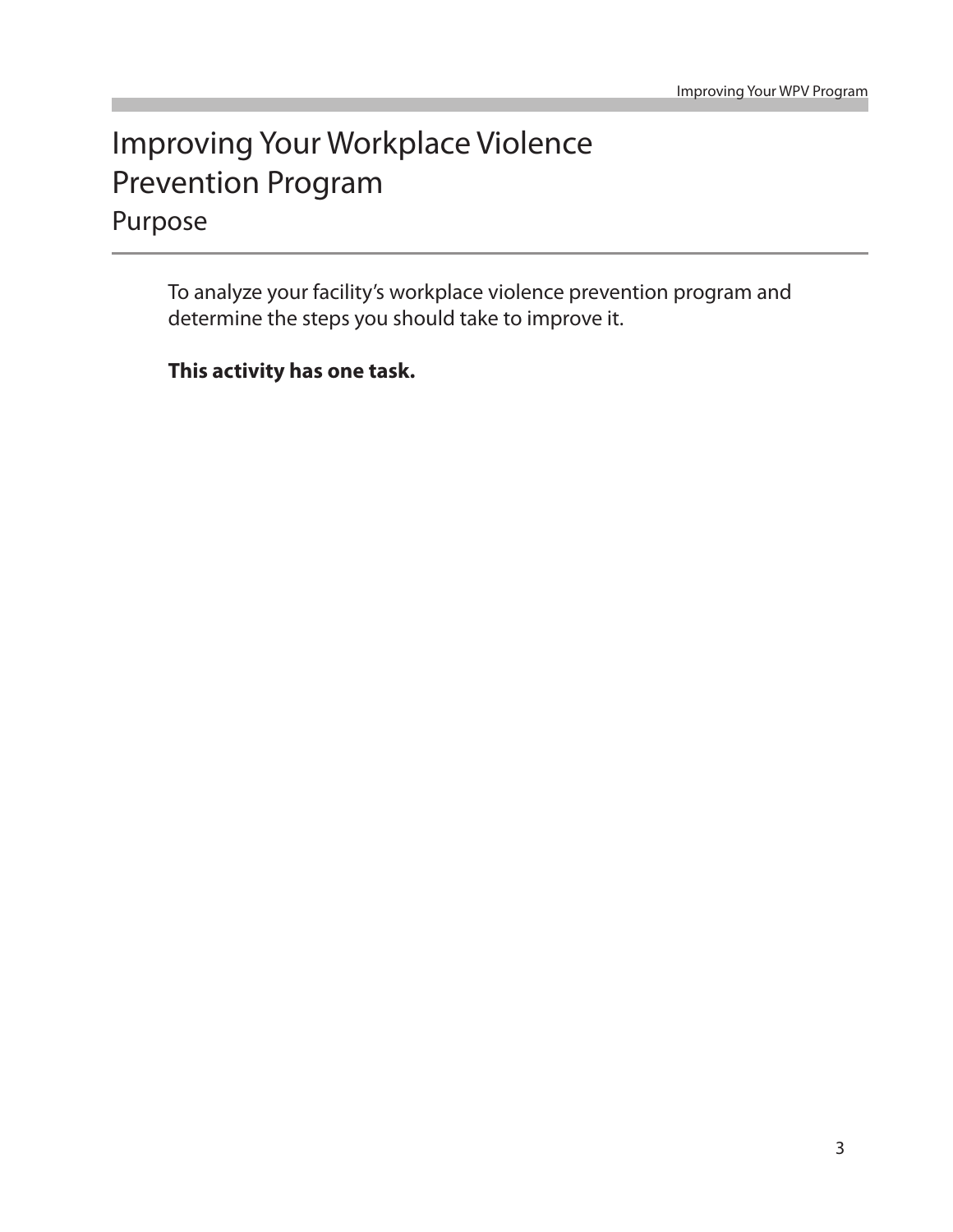### TASK

In your groups review the factsheets on pages 8-23. Then based on your own experience and the factsheets complete the survey below. After completing the survey answer the question on page 6.

|    | <b>Preliminary Workplace Violence</b>                                                                                                                                                                    |     |           |                    |
|----|----------------------------------------------------------------------------------------------------------------------------------------------------------------------------------------------------------|-----|-----------|--------------------|
|    | <b>Facility Assessment Worksheet</b>                                                                                                                                                                     |     |           |                    |
| 1. | Based on your own experience, how would you describe your facility, as a crisis-<br>prone or crisis-prepared organization? (Please explain.)                                                             |     |           |                    |
|    | 2. Where in the facility would a violence-related incident most likely occur?                                                                                                                            |     |           |                    |
|    | [ ] front desk<br>[ ] deliveries<br>$\lceil$ $\rfloor$ exits<br>[ ] private offices<br>[] parking lot [] bathroom<br>[ ]ER<br>[] entrance<br>[ ] admissions<br>[] radiology [] other<br>Other (specify): |     |           |                    |
|    | Check $(\checkmark)$                                                                                                                                                                                     | Yes | <b>No</b> | <b>Not</b><br>Sure |
| 3. | Does your facility have a written policy on how to handle a<br>violent situation? (see Factsheets 2 and 3)                                                                                               |     |           |                    |
| 4. | Do all of the employees at your facility know when and how to<br>request the assistance of a co-worker? (Factsheet 3 and 7)                                                                              |     |           |                    |
| 5. | Do all of the employees at your facility know when and how to<br>request the assistance of the police? (Factsheet 3 and 7)                                                                               |     |           |                    |
|    | 6. Do all of the employees at your facility know what to do if they<br>are verbally threatened, threatened with violence, or harassed<br>on the job? (Factsheet 3 and 7)                                 |     |           |                    |
| 7. | Do all employees know what to do if they are the victims of<br>workplace violence? (Factsheet 3 and 7)                                                                                                   |     |           |                    |
| 8. | Do employees at your facility work alone?                                                                                                                                                                |     |           |                    |
| 9. | Does your facility have security inside and outside of the<br>building? (see Factsheet 6 and 7)                                                                                                          |     |           |                    |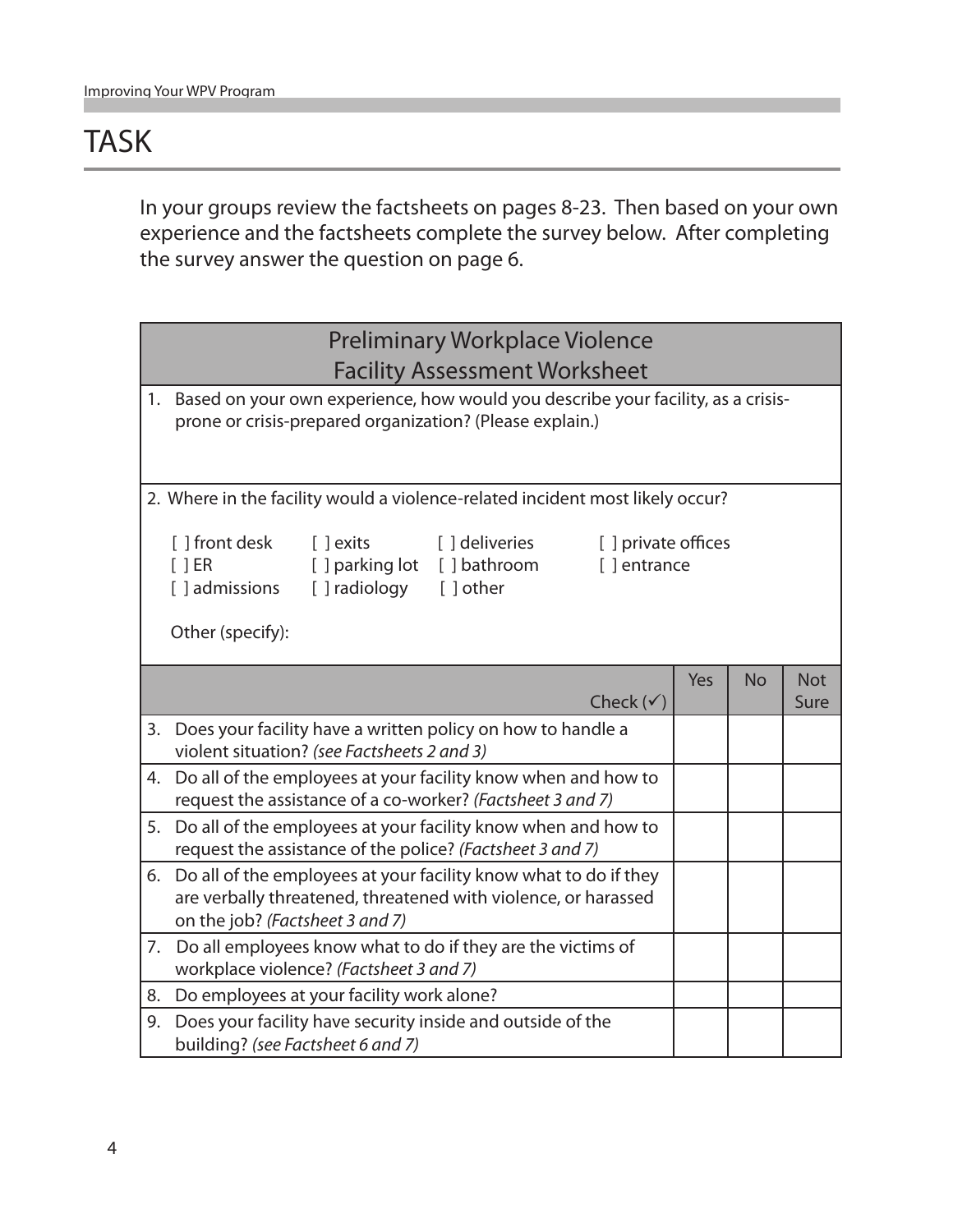| Check ( $\checkmark$                                                                                                              | Yes | N <sub>O</sub> | <b>Not</b><br>Sure |
|-----------------------------------------------------------------------------------------------------------------------------------|-----|----------------|--------------------|
| 10. Does your facility have security in the parking lots?                                                                         |     |                |                    |
| 11. Do all of the employees at your facility receive workplace<br>violence training? (see Factsheet 8)                            |     |                |                    |
| 12. Is there a designated threat assessment team at your facility?<br>(see Factsheet 4 and 5)                                     |     |                |                    |
| 13. Is there a system in place for keeping track of workplace<br>violence incidents in your facility (see Factsheet 10)           |     |                |                    |
| 14. Are there established procedures for conducting an<br>investigation after an incident has been reported? (see<br>Factsheet 9) |     |                |                    |

*(continued)*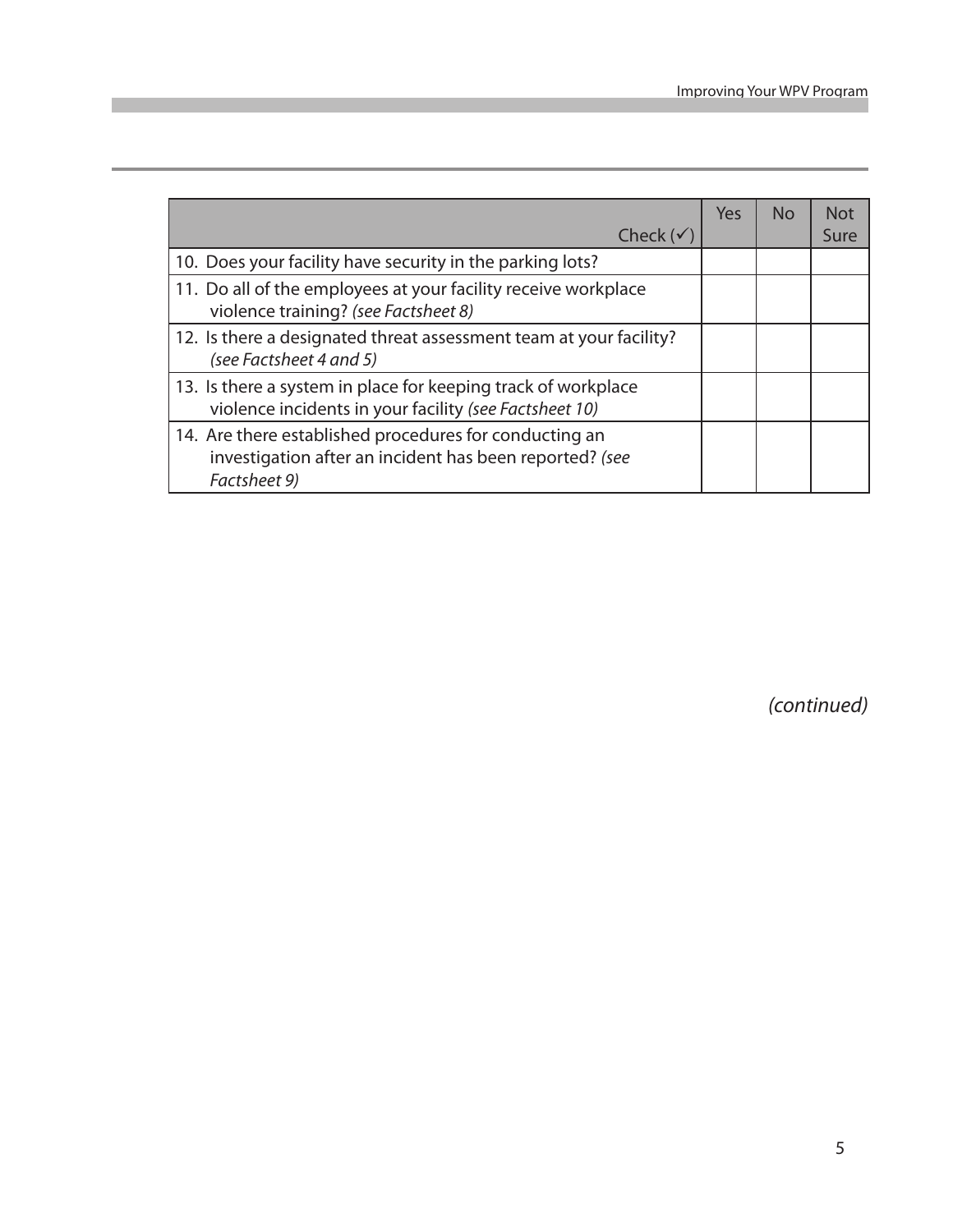### TASK (continued)

**Based on the survey and/or the system flaws you identified in Task 2 of the Systems of Safety Activity what actions or steps will you take to begin eliminating and/or minimizing the risks of workplace violence at your facility? (List the actions in order of priority.)**

**1. 2. 3. 4. 5. 6.**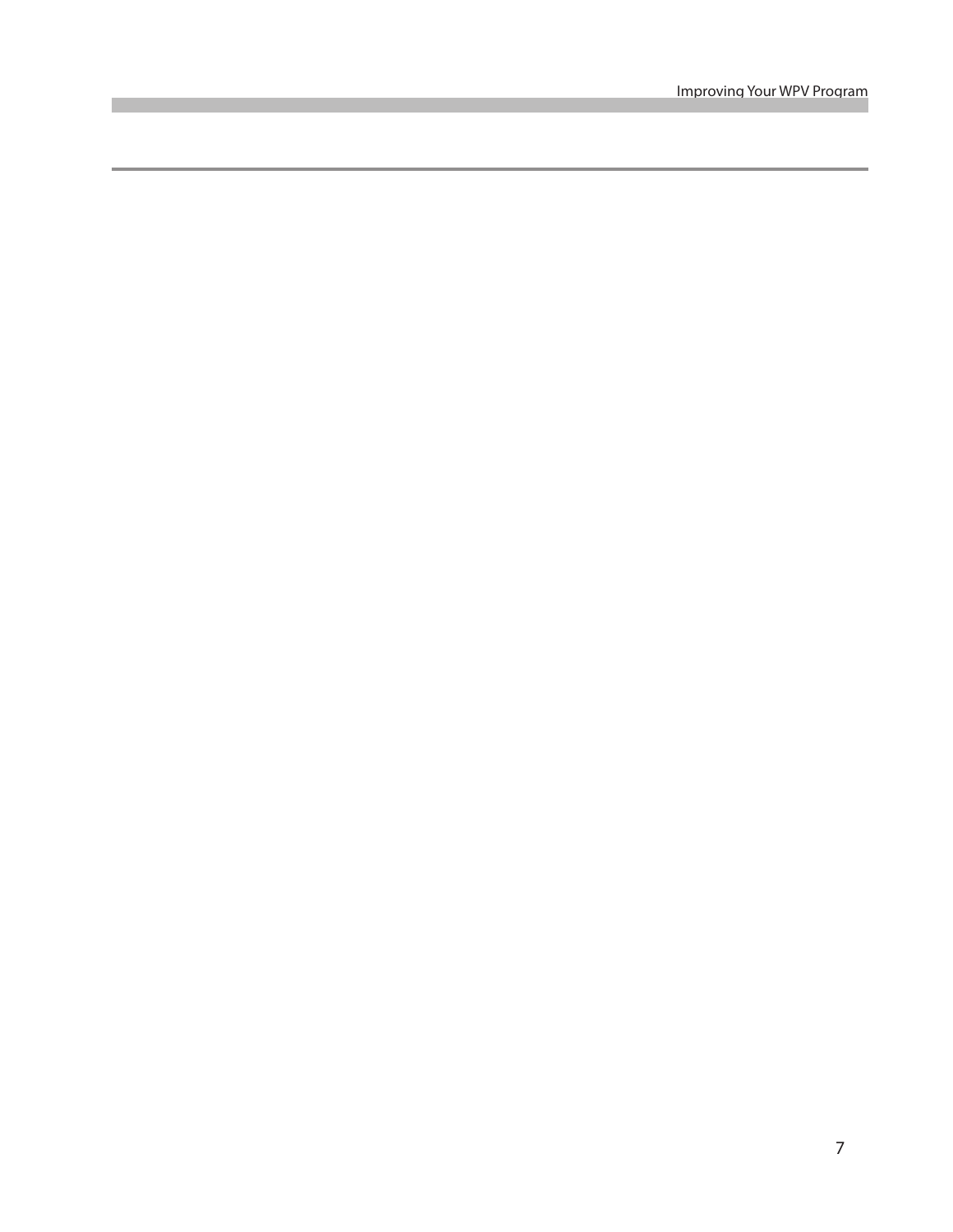### 1. Crisis-Prone Vs. Crisis-Prepared Organizations

According to the American Management Association, 65% of employers lack policies specifically designed to deal with actual or potential violence within or outside the workplace. The programs that are in place rely mainly on conventional disciplinary procedures that do not effectively prevent crises and in some cases make matters worse.

#### Warning Signs

In the absence of a clearly defined violence-prevention policy that includes a joint labor-management problem-solving mechanism, supervisors, employees and union representatives are not likely to report warning signs that would indicate the need for early intervention. Employers and unions that do nothing to prevent or prepare for the possibility of a crisis are more likely to experience severe disruptions and harm.

The differences between organizations that are prepared and those that are not have been described by researchers as "crisis-prone vs crisis-prepared" organizations.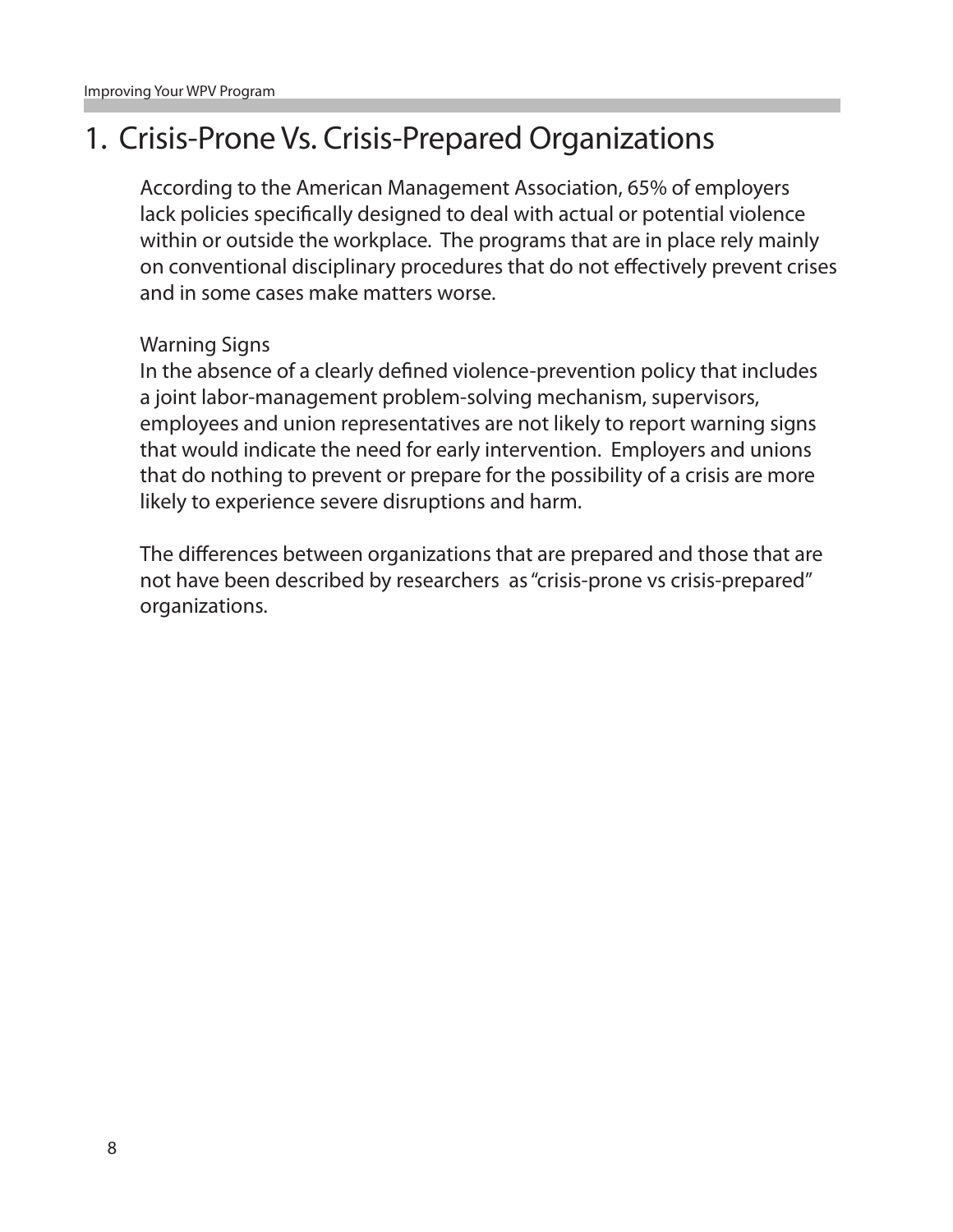| Crisis-Prone vs. Crisis-Prepared Organizations                                                                                                                                                |                                                                                                                                                                |  |  |  |
|-----------------------------------------------------------------------------------------------------------------------------------------------------------------------------------------------|----------------------------------------------------------------------------------------------------------------------------------------------------------------|--|--|--|
| <b>Crisis-Prone</b>                                                                                                                                                                           | <b>Crisis-Prepared</b>                                                                                                                                         |  |  |  |
| Reacts to crisis, rather than reading the<br>warning signs that might allow problems<br>to be prevented or mitigated.                                                                         | Maintains effective systems for collecting,<br>reporting and analyzing signs of distress at<br>an early stage.                                                 |  |  |  |
| Pays lip service to human issues but pays<br>real attention only to bottom line figures<br>and business interests.                                                                            | Cultivates a sense of mutual interest<br>among stakeholders, including unions, in<br>responding effectively to problems before<br>they reach a critical stage. |  |  |  |
| Holds fast to denial, summarily expelling or<br>punishing employees perceived as deviant,<br>rather than confronting their behavior and<br>its causes.                                        | Develops and fully disseminates in advance<br>a policy for dealing with potential and<br>actual crises.                                                        |  |  |  |
| "Delegates" responsibility for programs<br>and polices involving employee welfare to<br>lower levels while top leadership remains<br>remote, especially during times of change<br>and stress. | Encourages a climate in which employees<br>feel free to communicate their distress to<br>management and management feels a<br>responsibility to respond.       |  |  |  |
| Directs communication in a crisis outward<br>(e.g., toward the public, stockholders, and<br>the media) rather than inward, toward<br>employees.                                               | Engages in effective problem-solving<br>rather than confrontation.                                                                                             |  |  |  |
| Remains mired in adversarial standoff,<br>thwarting genuine internal communication<br>and problem-solving.                                                                                    | Does not deny problems or seek to<br>avoid dealing with them by expelling or<br>suppressing "deviants."                                                        |  |  |  |

Source: T.C. Pauchant and I.I. Mitroff, *Transforming the Crisis-Prone Organization*, 1993.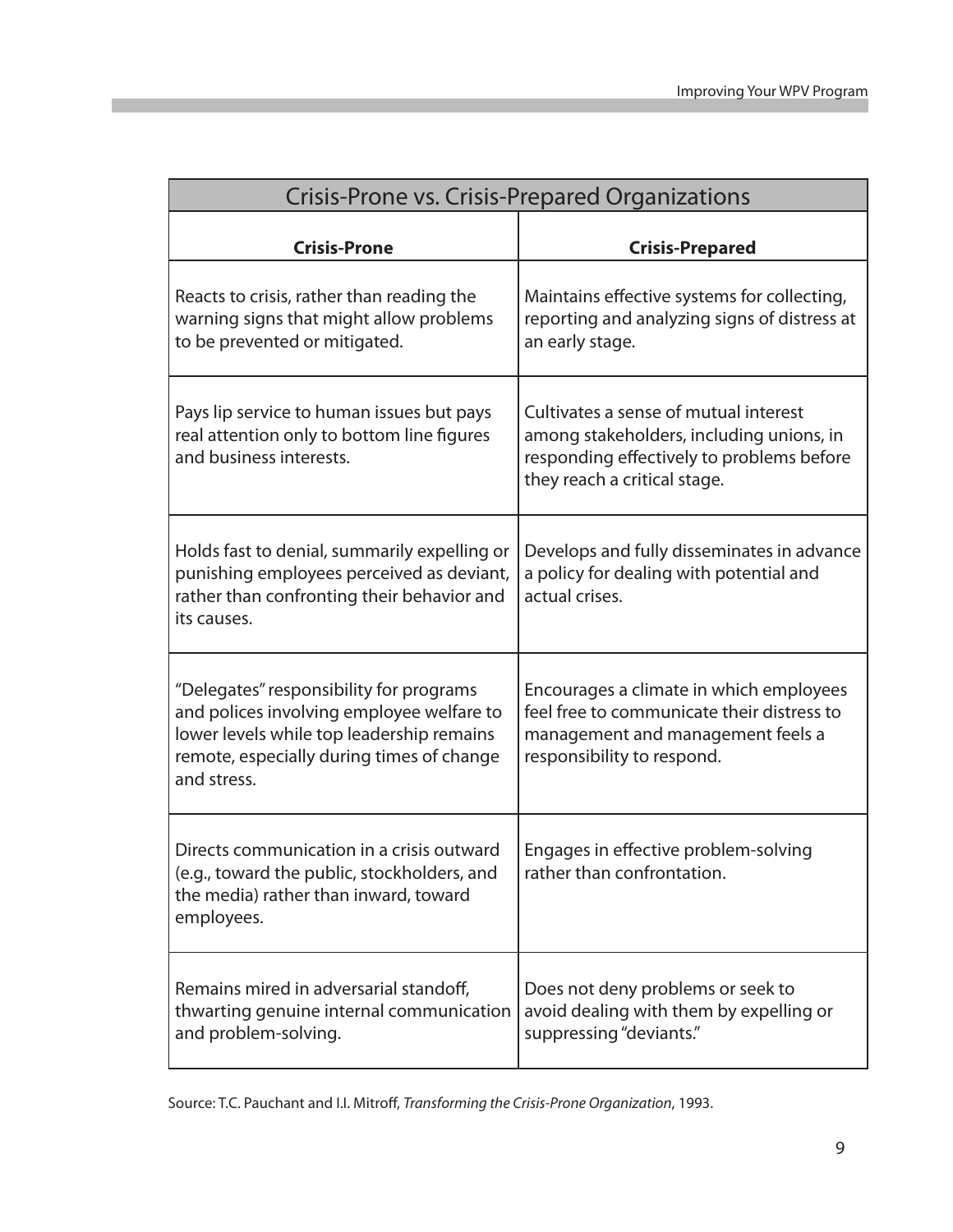# 2. Elements of a Successful Workplace Violence Program

To be successful, a facility's violence prevention program must have commitment from top management and must involve supervisors, employees and union representatives. Employees should be involved both individually and collectively through participation in work site assessment, assisting in the development of clear effective procedures and identifying existing and potential hazards. Employee knowledge and experience should be incorporated into any written plan to correct and prevent safety and security hazards.

The elements of an effective workplace violence prevention program include:

- • A clearly written company workplace violence policy statement
- • Establishing a Threat Assessment Team
- • Conducting a Hazard Assessment
- • Workplace hazard control and prevention
- Training and education
- Incident reporting, investigation, follow-up and evaluation
- **Recordkeeping**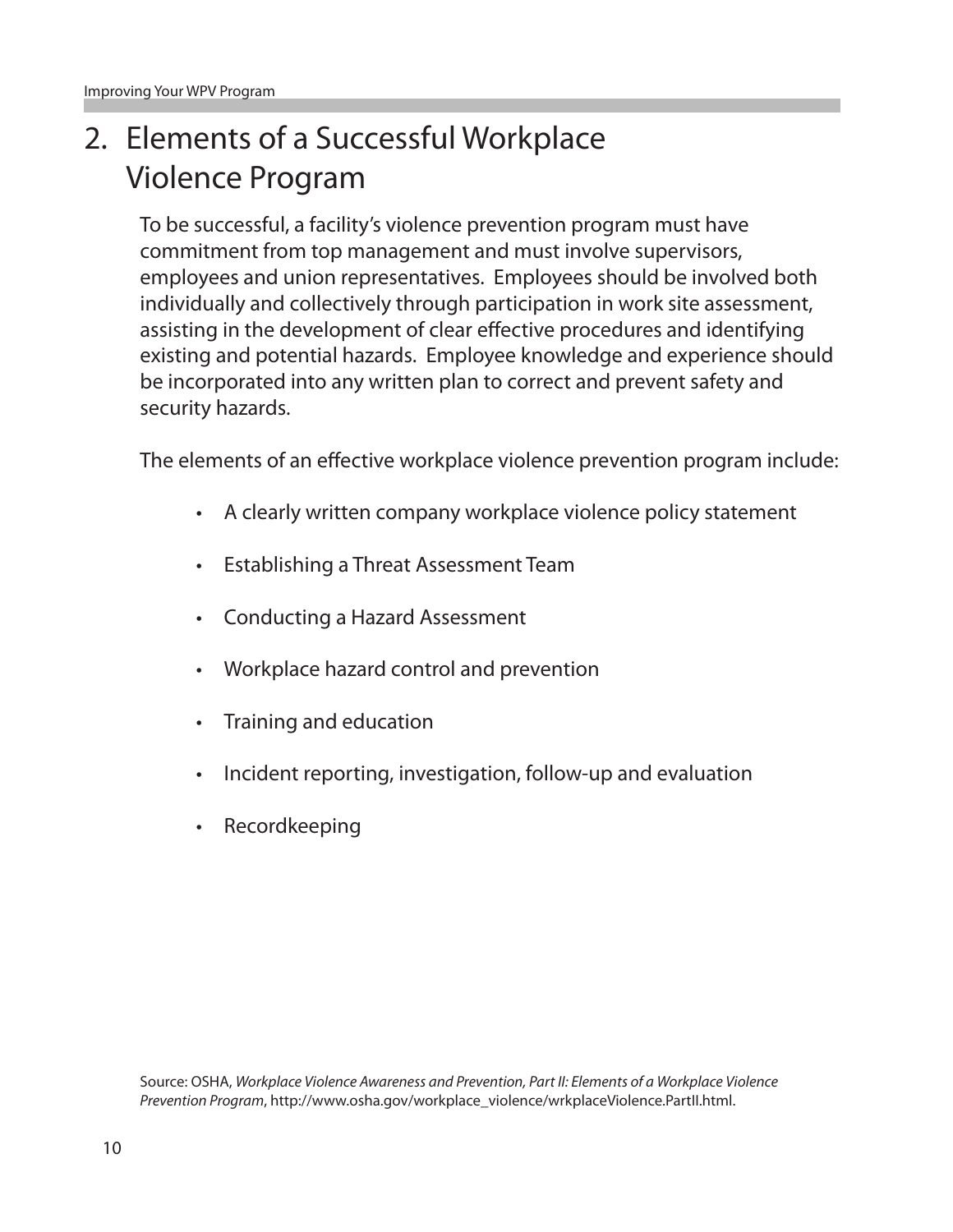### 3. The Written Policy Statement

A clearly written policy statement that conveys management's concern and commitment to employee safety and health is an important element of an effective workplace violence prevention program. The policy should be easily accessible to all employees and copies should be made available to employees upon request.

| <b>Written Policy Statement Checklist</b> |                                                                                                                                                                                                       |  |
|-------------------------------------------|-------------------------------------------------------------------------------------------------------------------------------------------------------------------------------------------------------|--|
|                                           | The policy should provide adequate authority and budgetary resources to<br>responsible parties so that identified goals and assigned responsibilities can be<br>met.                                  |  |
|                                           | It should include and encourage employee participation in the design and<br>implementation of the program.                                                                                            |  |
|                                           | It should state clearly that violence at the workplace will not be tolerated and<br>that management and the union have developed and implemented a program<br>that will reduce incidents of violence. |  |
|                                           | The policy statement should state that management will apply the policy<br>consistently and fairly to all employees, including supervisors and managers.                                              |  |
|                                           | The policy should also state that it requires prompt and accurate reporting of<br>violent incidents, whether or not physical injury has occurred.                                                     |  |
|                                           | Finally, the policy statement should state that it will not discriminate against<br>victims of workplace violence.                                                                                    |  |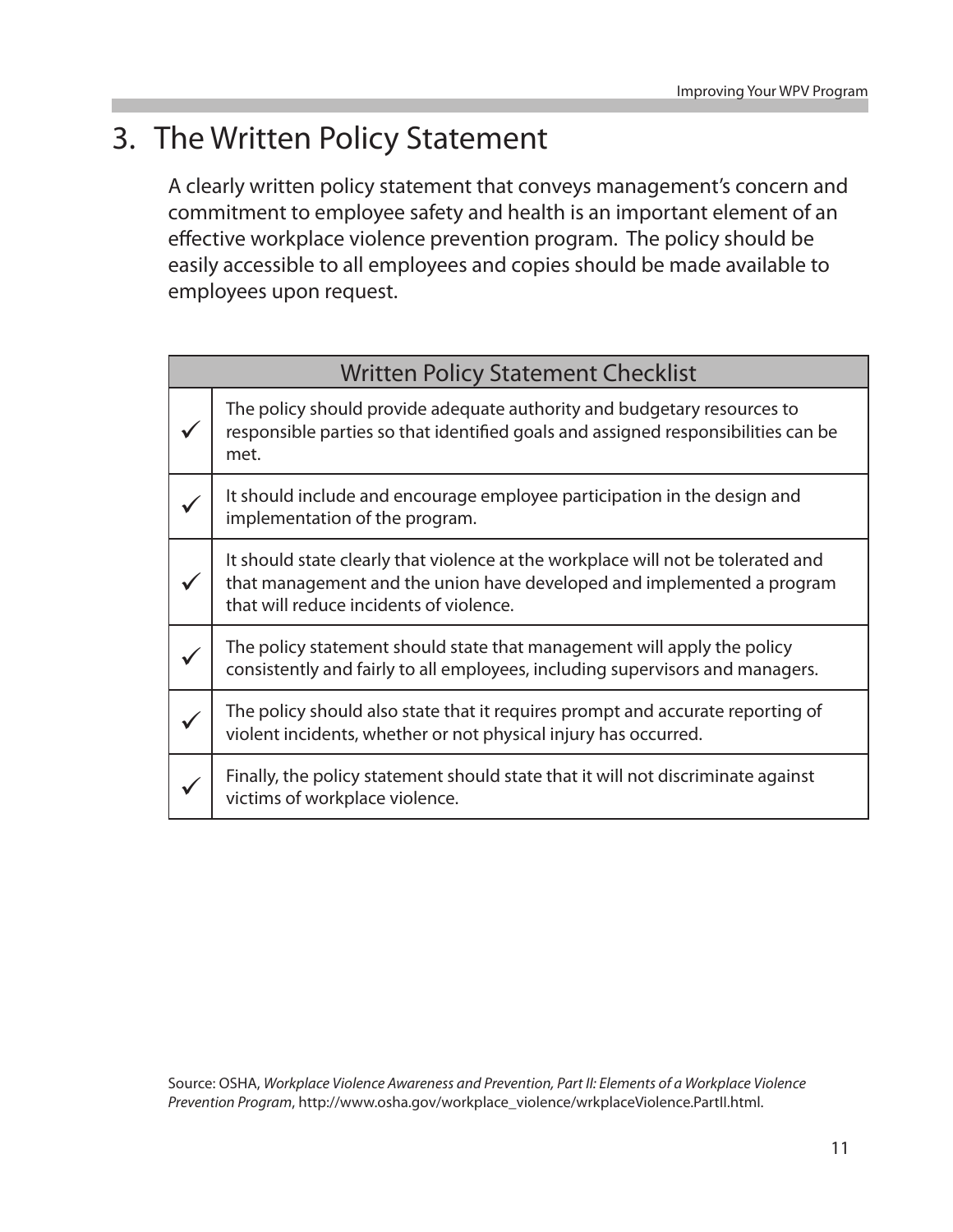### 4. The Threat Assessment Team

The initial step in developing a workplace violence prevention program is to designate a Threat Assessment Team that will be responsible for assessing the workplace's vulnerability to violence and reaching agreement on the preventive actions to be taken.

The team should also be responsible for recommending and implementing employee training programs on workplace violence, implementing plans for responding to acts of violence and communicating internally with employees. The responsibility of auditing the overall program should also rest with the Threat Assessment Team.

Threat Assessment Team membership should include representatives of the following:

- • hospital administration
- • staff management
- frontline staff
- union representatives
- • security
- finance
- legal
- • human resources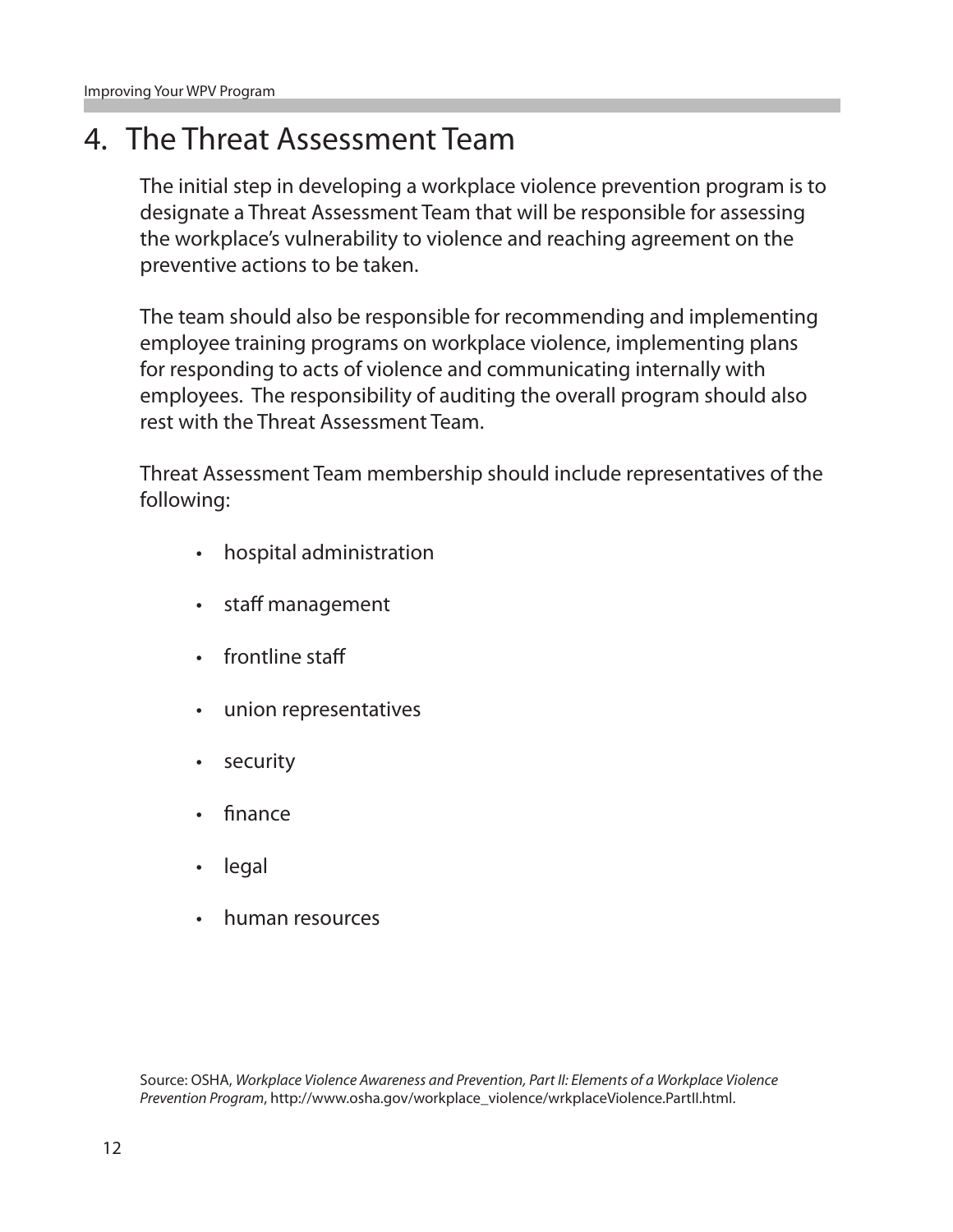### 5. Hazard Assessment

#### Records Review

The Threat Assessment Team can begin its work by reviewing previous incidents of violence. A review and analysis of existing records is necessary to develop a baseline and create an appropriate plan to correct the hazards. The team should analyze the following:

- • OSHA 300 logs and any other appropriate required records
- Incident reports
- • Records of, or information compiled for recording of, assault incidents or near assault incidents
- • Medical records
- **Insurance records**
- Police reports
- • Accident investigations
- Training records
- • Grievances
- • Other relevant records of information (i.e., minutes of meetings, etc.)

The Threat Assessment Team should identify and analyze any apparent trends in assault incidents relating to specific risk factors, departments, units, job titles, unit activities, time of day, etc. The team should also communicate with similar local businesses, trade associations, and community and civic groups concerning their experiences with workplace violence.

*(continued)*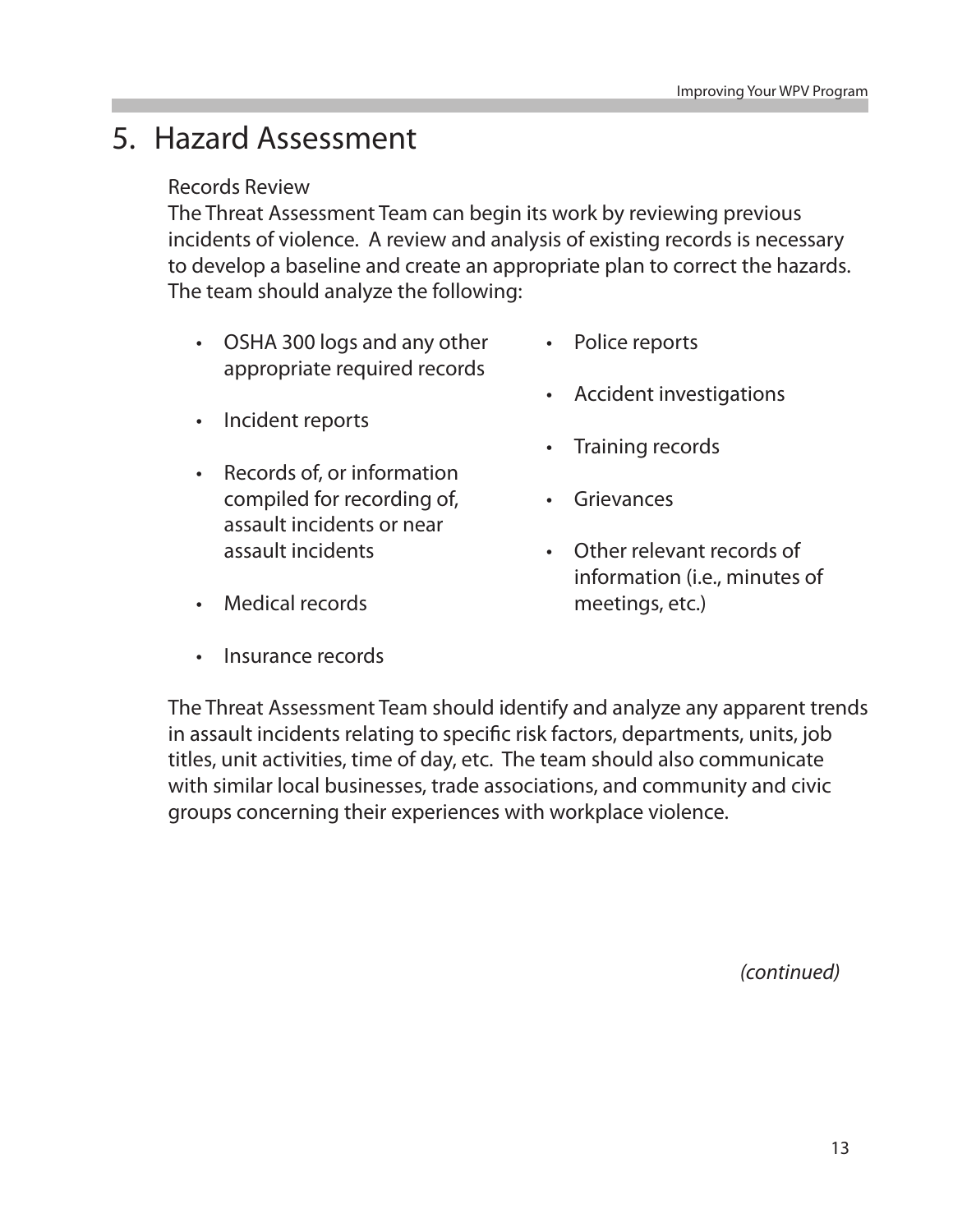### 5. Hazard Assessment (continued)

Workplace Survey and Security Analysis

A questionnaire or survey should be distributed to employees to identify the potential for violent incidents and to identify or confirm the need for improved security measures. The team may develop their own questionnaires, with employee input into design, format and dissemination. All employees should be encouraged to complete the questionnaire.

In addition to a records review and conducting a survey, the Threat Assessment Team should focus on physical environment risk factors. They should inspect the workplace as well as evaluate the work tasks of employees to determine the presence of hazards, conditions, operations and situations that might place workers at risk of occupational assault incidents. The team should conduct follow-up inspections of the workplace and observe hazardous work tasks on a periodic basis.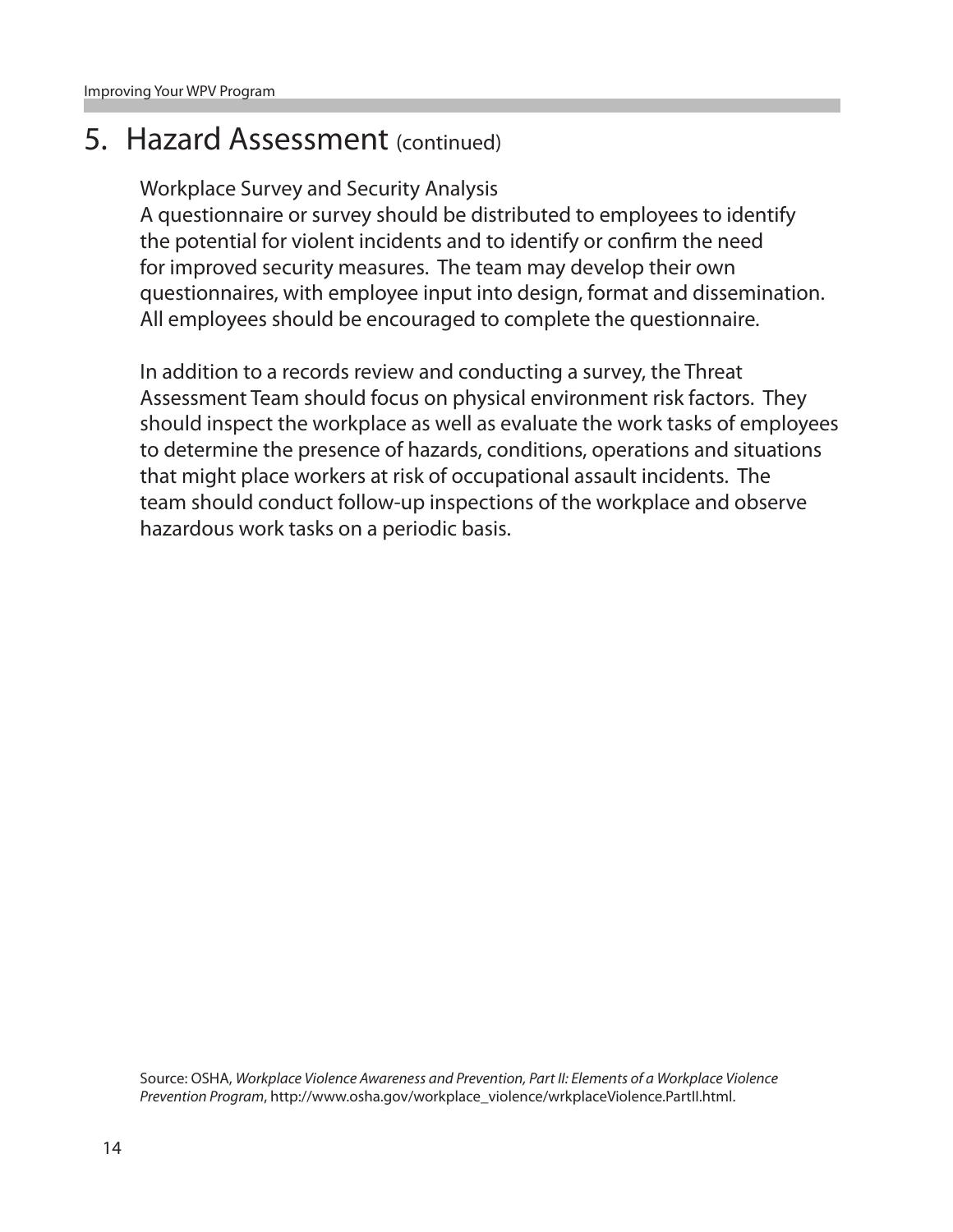| This survey will help detect security problems in your work area. Please fll out the form, get your co-workers to fill it out and<br>review it to see where the potential for major security problems lies.                                                                                                                                                                                                                                                     |
|-----------------------------------------------------------------------------------------------------------------------------------------------------------------------------------------------------------------------------------------------------------------------------------------------------------------------------------------------------------------------------------------------------------------------------------------------------------------|
| Name: Name: Name: Name: Name: Name: Name: Name: Name: Name: Name: Name: Name: Name: Name: Name: Name: Name: Name: Name: Name: Name: Name: Name: Name: Name: Name: Name: Name: Name: Name: Name: Name: Name: Name: Name: Name:                                                                                                                                                                                                                                   |
|                                                                                                                                                                                                                                                                                                                                                                                                                                                                 |
| 1. Do either of these two conditions exist in your facility?                                                                                                                                                                                                                                                                                                                                                                                                    |
| [ ] Work alone during working hours<br>[ ] No notification given to anyone when you nish work                                                                                                                                                                                                                                                                                                                                                                   |
| Are these conditions a problem? If so when, please describe. (For example: Mondays, during the night shift,<br>during shift changes, etc.)                                                                                                                                                                                                                                                                                                                      |
| 2. Do you have complaints or concerns about any of the following at your facility?                                                                                                                                                                                                                                                                                                                                                                              |
| [ ] How to follow the written policy for<br>[ ] Harassment<br>addressing general problems?<br>[ ] Working alone<br>[ ] The written policy on how to handle a<br>[ ] Alarm System(s)<br>violent situation?<br>[ ] Security in and out of the building<br>[ ] When and how to request the<br>[ ] Security in parking lots<br>assistance of a co-worker<br>[ ] When and how to request the<br>assistance of police<br>[ ] Verbal threats<br>[ ] Threat of violence |
| 3. Where in the facility would a violence-related incident most likely occur?                                                                                                                                                                                                                                                                                                                                                                                   |
| [] exits [] deliveries [] private off ces [] ER<br>[ ] front desk<br>[ ] other<br>[] parking lot [] bathroom [] entrance [] admissions [] radiology                                                                                                                                                                                                                                                                                                             |
| Other (specify):<br>4. Have you ever noticed a situation that could lead to a violent incident?                                                                                                                                                                                                                                                                                                                                                                 |
|                                                                                                                                                                                                                                                                                                                                                                                                                                                                 |
| 5. Have you missed work because of a potential violent act(s) committed during your course of employment?                                                                                                                                                                                                                                                                                                                                                       |
| 6. Do you receive workplace violence-related training or assistance of any kind?                                                                                                                                                                                                                                                                                                                                                                                |
| 7. Has anything happened recently at your facility that could have led to violence?                                                                                                                                                                                                                                                                                                                                                                             |
| 8. Can you comment about the situation?                                                                                                                                                                                                                                                                                                                                                                                                                         |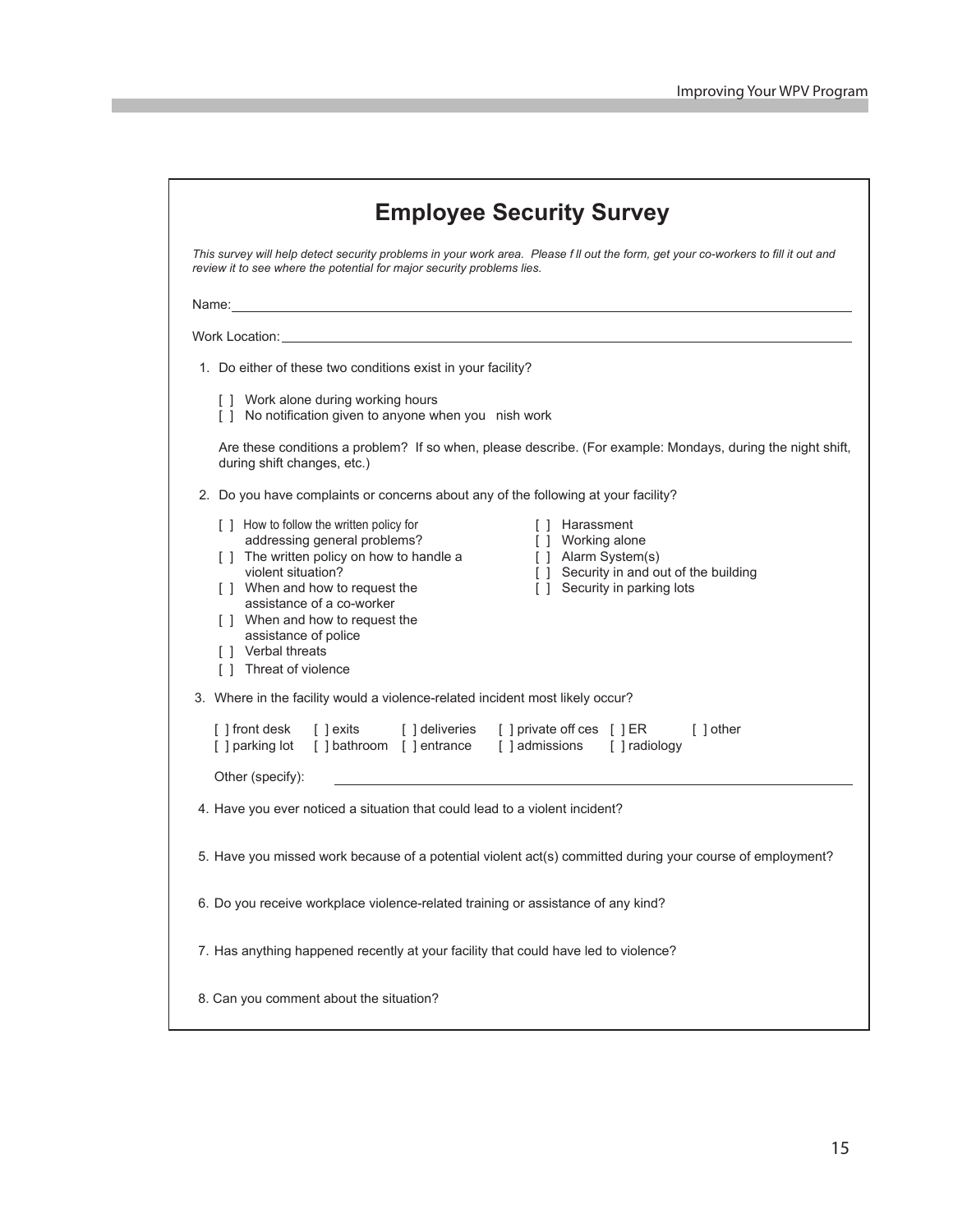### 6. Physical Environment Control Methods

The Threat Assessment Team should identify and institute a combination of physical environment control methods designed to eliminate or minimize the risks of assault incidents.

General Building, Workstation and Area Designs Review the design of all new or renovated facilities to ensure safe and secure conditions for all employees. Work areas and furniture arrangements should be designed to prevent entrapment of workers and to minimize the potential for assault incidents. Appropriate lighting systems should be provided for all indoor building areas as well as grounds around the facility and in parking areas.

Access to employee work areas should be controlled (e.g., locked doors, buzzers, card access, etc.). However, security should not conflict with Life Safety Code requirements. Doors should be locked to prevent intrusions but employees must be able to easily exit the building.

#### Security Equipment

Electronic alarm systems, closed circuit televisions, metal detection systems, cellular phones, beepers, CB radios or hand-held alarms or noise devices in field situations should be examined and maintained on a regular basis to ensure their effectiveness.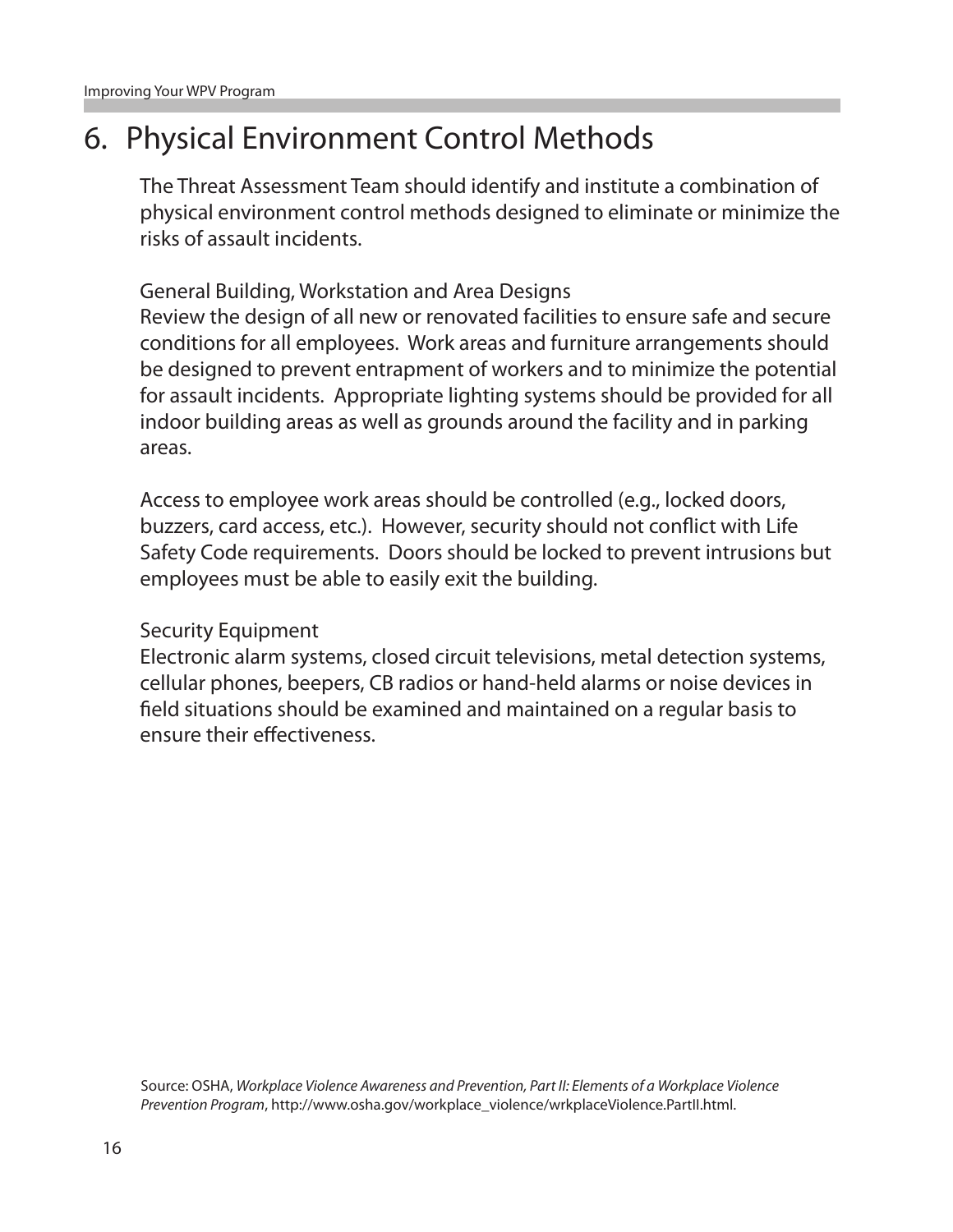### 7. Work Practice Controls and Procedures

Written procedures and work practice controls should be clear and understood by all employees. Depending upon information gathered and analyzed by the Threat Assessment Team, controls and procedures may include the following:

- Identification cards, sign-in and sign-out procedures and an escort policy for non-employees
- • Internal communication systems to respond to emergencies
- Policy and procedures for how to deal with emergency or hostage situations
- • Security procedures for:
	- employees who work late or off hours
	- accounting for field staff
	- when to involve in-house security or local law enforcement in an assault incident
	- banning weapons in facilities unless authorized
	- responding to assault incidents
- Procedures for employees to follow when entering any locations where they feel threatened or unsafe
- Assistance to employees who are victims of domestic violence
- Procedures to ensure confidentiality and safety for affected employees
- Employee training on awareness, avoidance, and action to take to prevent incidents
- Modifying work practices that are identified by the hazard assessment where employees face increased risk of violence

Source: OSHA, *Workplace Violence Awareness and Prevention, Part II: Elements of a Workplace Violence Prevention Program*, http://www.osha.gov/workplace\_violence/wrkplaceViolence.PartII.html.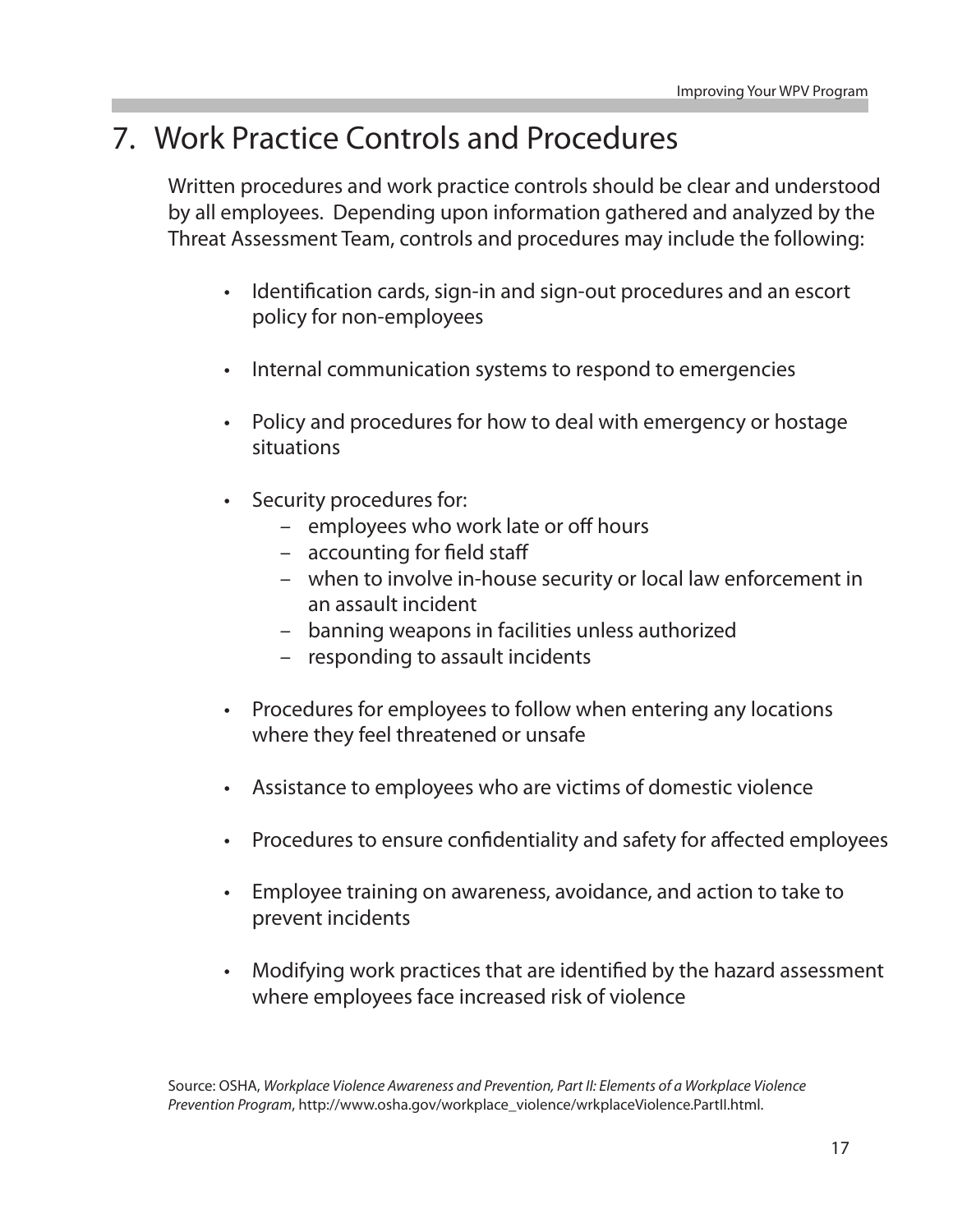### 8. Employee Training and Education

Regardless of their level of risk, all employees should receive workplace violence training on company time. The training should use easily understandable terminology and it should be given in the language spoken by the employees.

The training should include:

- • techniques for recognizing the potential for violence
- • procedures, policies and work environment arrangements developed to control the risk to workers
- • proper use and maintenance of security hardware
- the procedures for responding to incidents of violence, including emergency and hostage situations
- how to obtain medical assistance and follow up
- procedures for reporting, investigating and documenting incidents of violence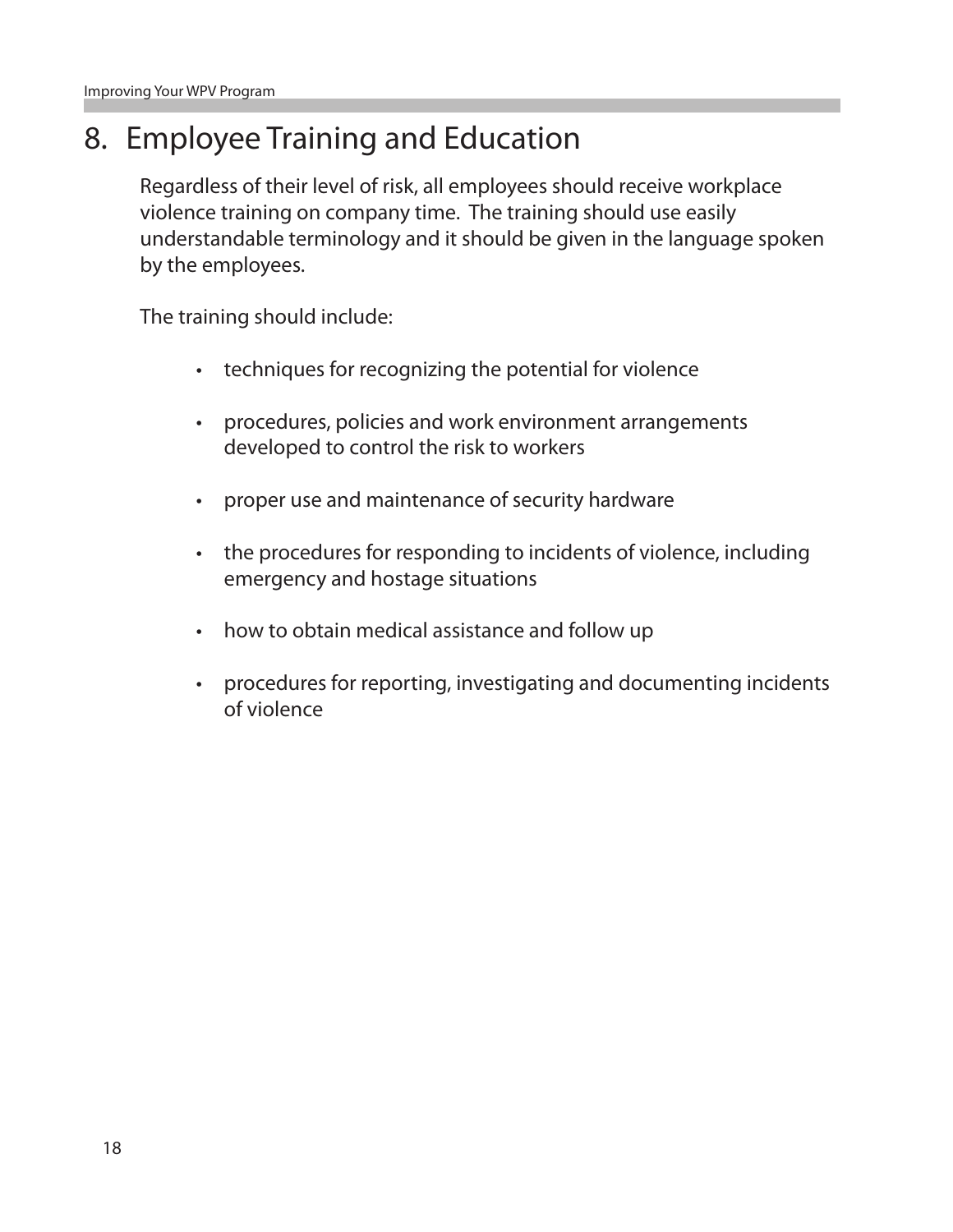#### Specialized Training

Workers with job tasks or locations that place them at higher risk for violent incidents should be provided specialized training in addition to the topics outlined above. The training should be designed to deal with the nature of the risks.

Managers, supervisors and union representatives should get additional training that enables them to recognize a potentially hazardous situation and make the necessary changes in policy and procedures. They should also receive training to ensure that employees are not placed in assignments that compromise safety and in methods and procedures which will reduce the security hazards. Finally, they should be trained to behave compassionately towards workers when an incident does occur. They need to ensure that employees follow safe work practices and receive appropriate training.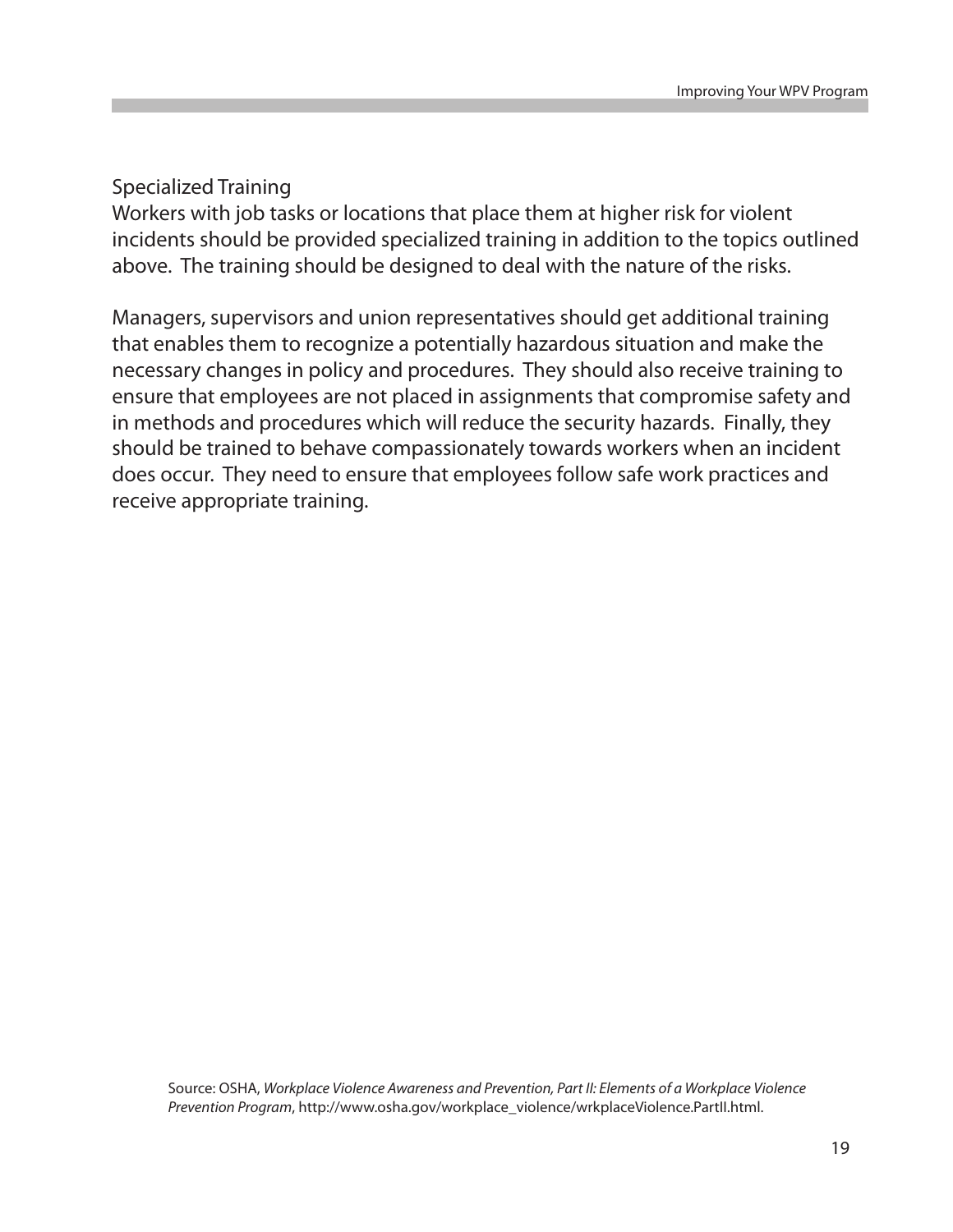# 9. Incident Reporting, Investigation, Follow-up and Evaluation

#### Incident Reporting

A procedure for reporting workplace violence should apply not only to incidents that result in physical injury, but also verbal abuse, threats of violence, etc. The procedure should be in writing, easily understood by all employees, and take into account issues of confidentiality.

All incidents should be reported to the Threat Assessment Team. The reports and their evaluation will provide the basis for identifying program improvements.

Immediately after an incident occurs the employer should:

- report it to the local police department when appropriate
- • secure work areas where disturbances occurred
- • ensure the physical safety of employees and others remaining in the area as soon as possible
- • ensure that no work area is left short-staffed while others assist the victim(s) or help in securing the area
- assess the work area—if it was disturbed or damaged during the incident—to determine if it is safe
- • provide critical incident debriefings to victims, witnesses and other affected employees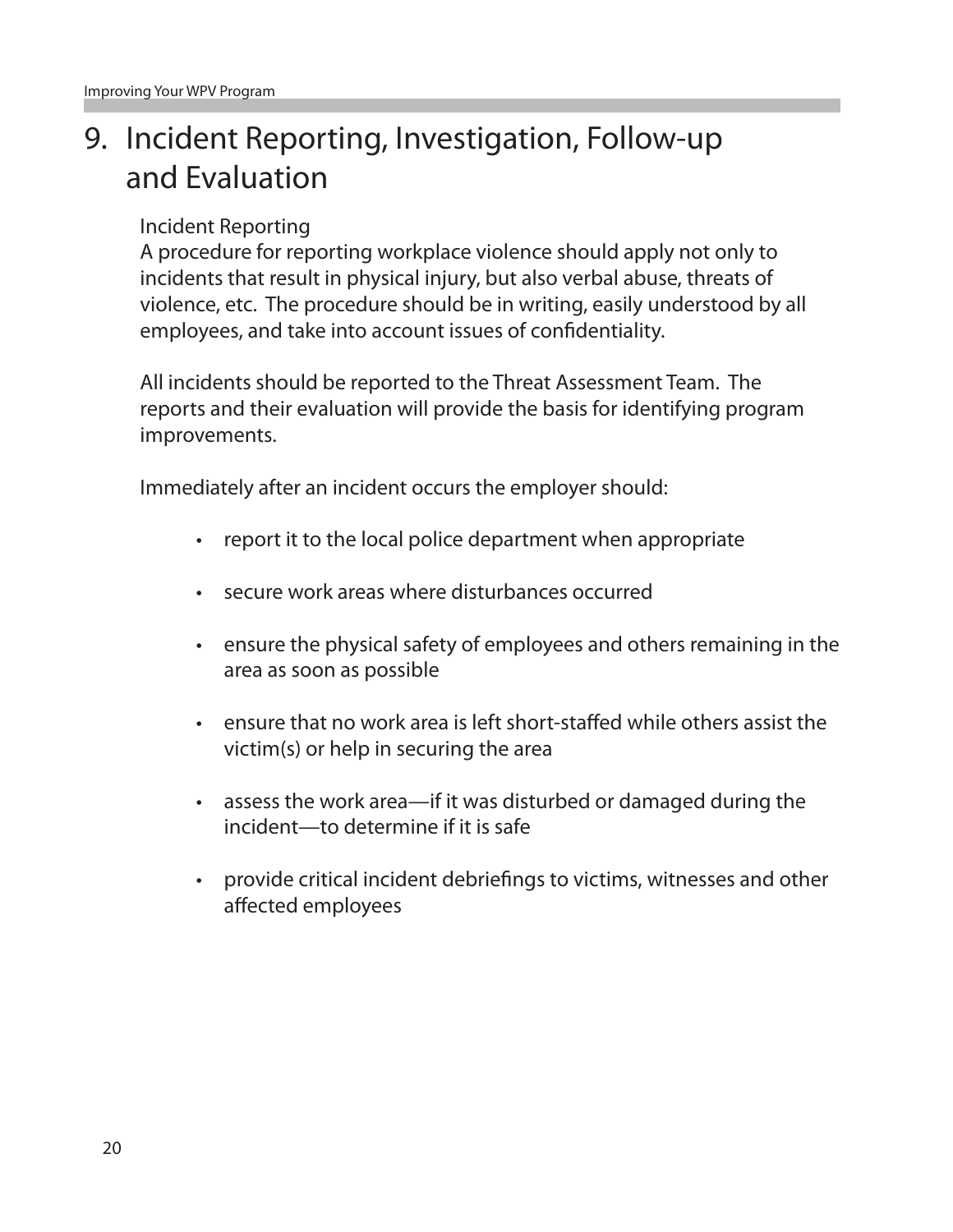#### Incident Investigation

After an incident or near miss occurs, a detailed investigation should be conducted as soon as possible. The investigation should focus on factfinding prevention, not finger pointing and fault finding. It should be conducted by the Threat Assessment Team and they should do the following:

- collect facts on who, what, when where and how the incident occurred
- record the information
- identify contributing causes
- recommend corrective action
- encourage appropriate follow-up
- • consider changes in controls, procedures, and policy

#### Follow-up

Procedures should be established for responding to the medical and psychological needs of employees after an assault incident. Affected employees should be provided with the appropriate medial and psychological treatment and follow-up. Provisions for medical confidentiality and protection from discrimination must be included to prevent the victims from suffering further loss.

#### Evaluation

After the initial security analysis, the Threat Assessment Team should conduct periodic physical evaluations of the work site. The evaluations should focus on the identification and assessment of hazards and address changes in work practices.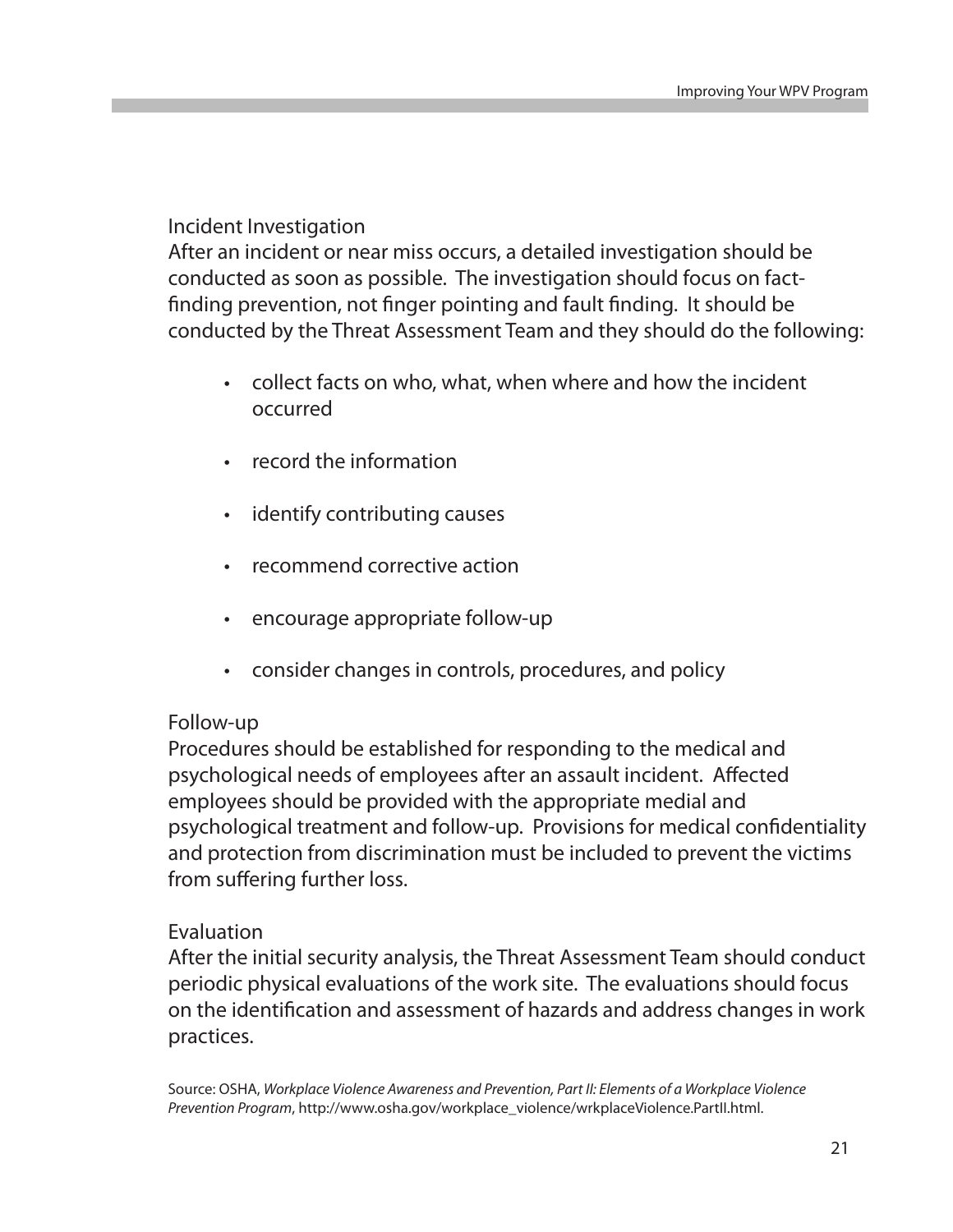### 10. Recordkeeping

An effective recordkeeping system helps in selecting the appropriate level of controls to prevent the recurrence of workplace violence and in determining required training. Records should be kept up to date.

| <b>Effective Recordkeeping System</b> |                                                                                                                                                                                                                                                                                                                                     |  |
|---------------------------------------|-------------------------------------------------------------------------------------------------------------------------------------------------------------------------------------------------------------------------------------------------------------------------------------------------------------------------------------|--|
|                                       | OSHA 300 Logs<br>OSHA requires an entry for any injury which requires more than first aid, causes<br>loss of consciousness, requires modified duty, or results in lost time from work.<br>Assaults should be entered on the log. Doctor's reports of work injury and<br>supervisors' reports must be kept of each recorded assault. |  |
|                                       | <b>Incidents of Assaults</b><br>Describe who is assaulted, the type of activity (e.g., unprovoked sudden attack),<br>and all other circumstances of the incident. The records should include a<br>description of the location/environment, potential or actual costs, lost time,<br>nature of injuries sustained, etc.              |  |
|                                       | <b>Incidents of Abuse, Verbal Attacks, or Aggressive Behavior</b><br>Any acts of aggression should be recorded, including threats to workers that<br>do not result in injury (e.g., pushing or shouting). These records may be assault<br>incident reports that are evaluated by the Threat Assessment Team.                        |  |
|                                       | <b>Minutes of Safety Meetings and Inspection Reports</b><br>Keep track of minutes that contain findings, corrective actions recommended-<br>relative to workplace violence-along with the company's response and com-<br>pletion dates for action items.                                                                            |  |
|                                       | <b>Training Records</b><br>They should include dates the training was conducted, type of training given,<br>employees trained, etc.                                                                                                                                                                                                 |  |
|                                       | <b>Employee Questionnaires</b><br>Keep records of survey results that assess views of employees about high risk<br>work areas and activities                                                                                                                                                                                        |  |
| $\checkmark$                          | <b>Insurance Records</b>                                                                                                                                                                                                                                                                                                            |  |
|                                       | <b>Workers' Compensation Records</b>                                                                                                                                                                                                                                                                                                |  |
|                                       | <b>Medical Records</b>                                                                                                                                                                                                                                                                                                              |  |

Source: OSHA, *Workplace Violence Awareness and Prevention, Part II: Elements of a Workplace Violence Prevention Program*, http://www.osha.gov/workplace\_violence/wrkplaceViolence.PartII.html.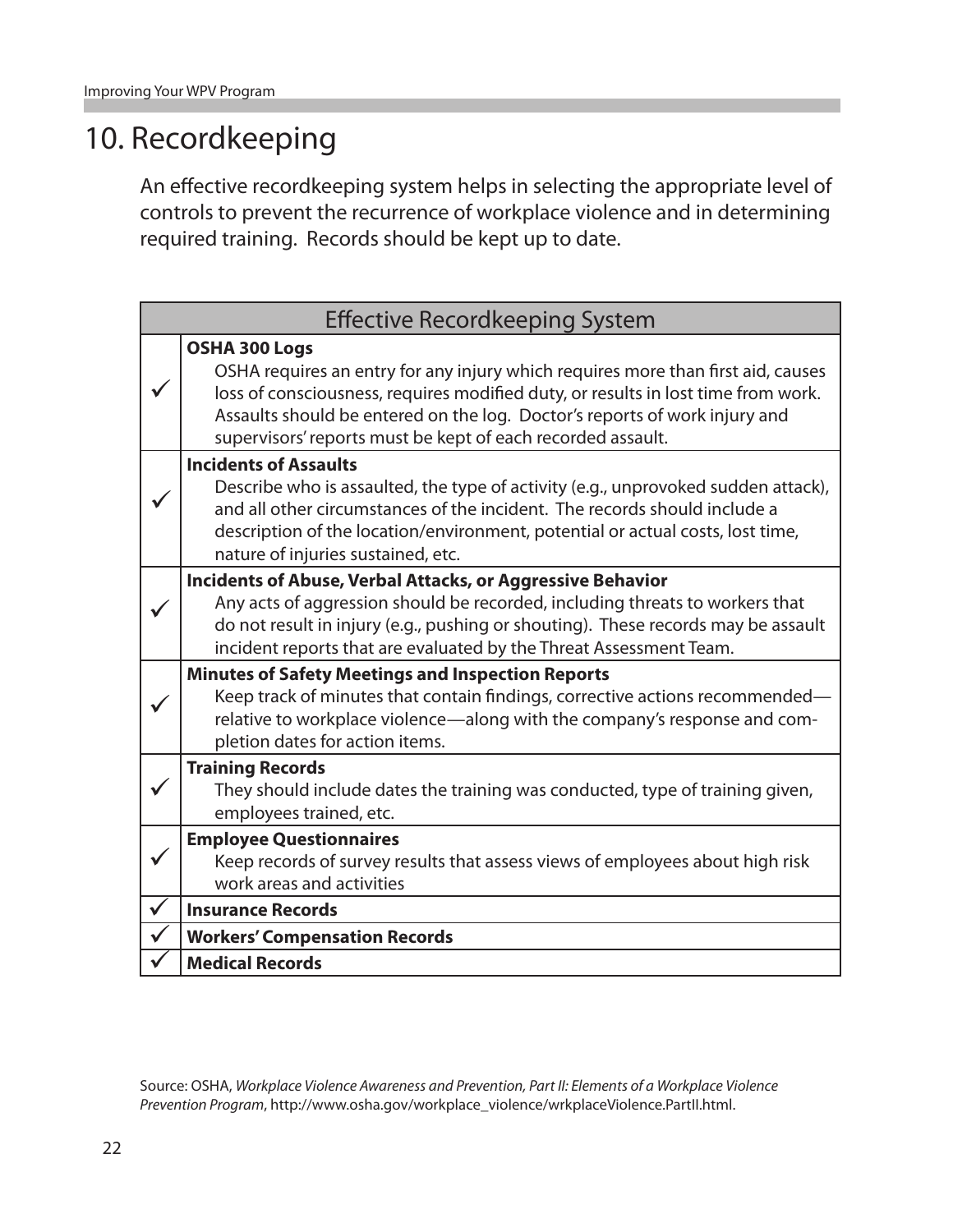# 11. Comprehensive Plans Should Include a Conflict Resolution Component

A truly comprehensive workplace violence program should also include an effective conflict resolution component. Conflict resolution methods such as mediation, facilitated negotiation and mutual problem solving should be used to relieve tensions among workers that arise from demands of the workplace.

Conflict resolution can be useful in building consensus among supervisors, employees, managers and union representatives. It can ease the transition from a crisis-prone to crisis-prepared workplace and will ensure that all efforts are directed toward making the prevention plan work.

#### Mediation: A Valuable Job Skill

The ability to recognize and resolve disputes is a valuable job skill. Mediation capabilities should be dispersed throughout an organization to maximize the possibility of an early response to a potential crisis.

The U.S. Center for Disease Control encourages its staff to take courses in dispute resolution, and the Polaroid Corporation's Grievance Assistance Office has trained dozens of employees to serve as in-house mediators of a wide range of disputes. And since the early 1990s a growing number of postal service districts have sponsored mediation training for their supervisors and union stewards.

#### Recurrent Training

Much like firefighters and emergency medical technicians, crisis response teams and mediators need to keep their skills updated through recurrent training. The goal of recurrent training should be fine-tuning a collaborative effort to reduce hostility, violence, harassment and threatening behavior on a continuing basis.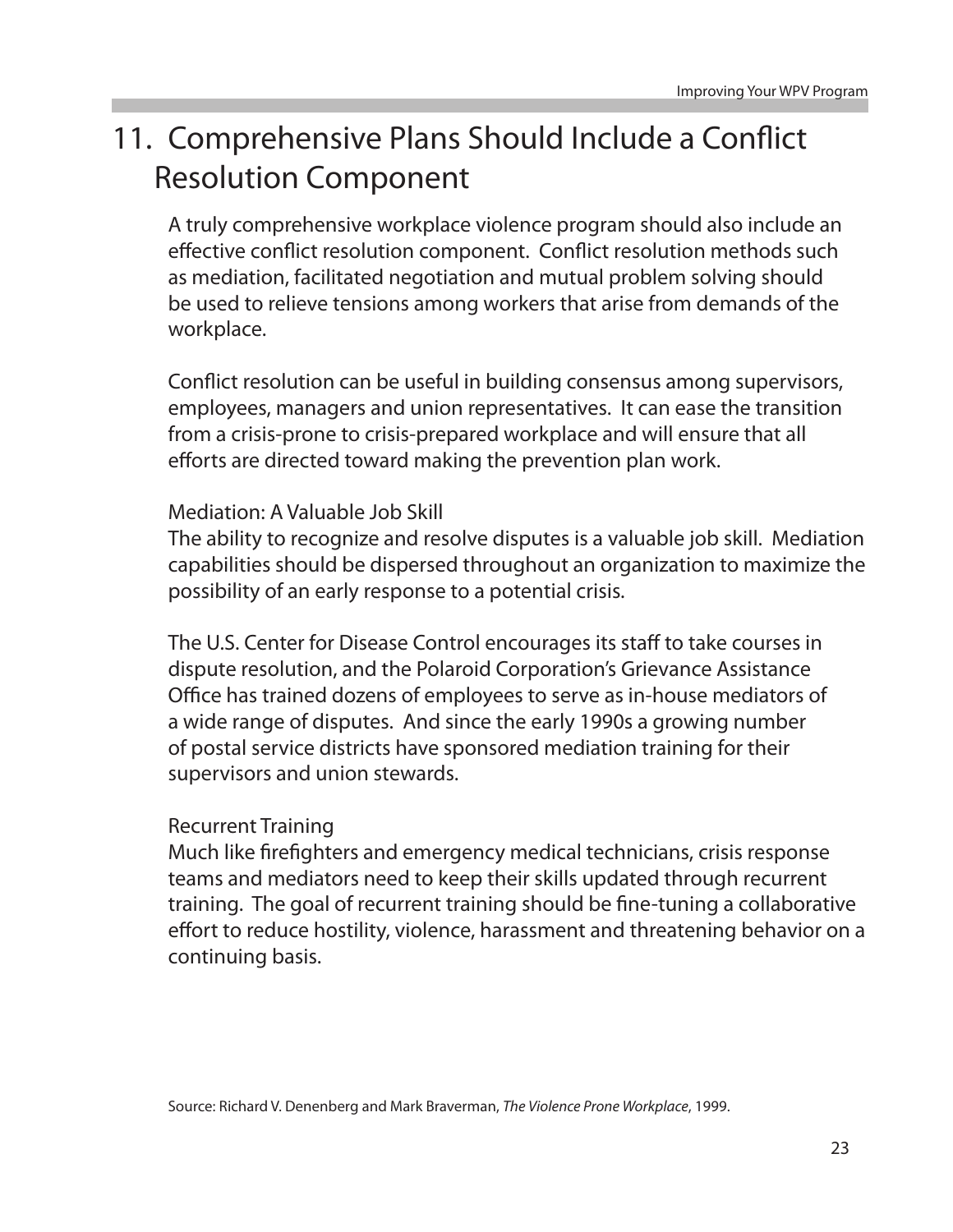### Summary

- 1. By identifying the risk factors or underlying causes of workplace violence, we can anticipate problems and develop preventive strategies that will stop or at a minimum lower the risk of violence.
- 2. To be successful, a workplace violence prevention program must have commitment from top management and must involve supervisors, employees and union representatives.
- 3. A clearly written policy statement that conveys management's concern and commitment to employee safety and health is an important element of an effective workplace violence prevention program. The policy should be easily accessible to all employees and copies should be made available to employees upon request.
- 4. The initial step in developing a workplace violence prevention program is to designate a Threat Assessment Team that will be responsible for assessing the workplace's vulnerability to violence and reach agreement on the preventive actions to be taken.
- 5. The Threat Assessment Team can begin its work by reviewing previous incidents of violence. A review and analysis of existing records is necessary to develop a baseline and create an appropriate plan to correct the hazards. A questionnaire or survey should be distributed to employees to identify the potential for violent incidents and to identify or confirm the need for improved security measures. The team should also inspect the workplace as well as evaluate the work tasks of employees to determine the presence of hazards, conditions, operations and situations that might place workers at risk of occupational assault incidents.
- 6. The Threat Assessment Team should identify and institute a combination of physical environment control methods designed to eliminate or minimize the risks of assault incidents.